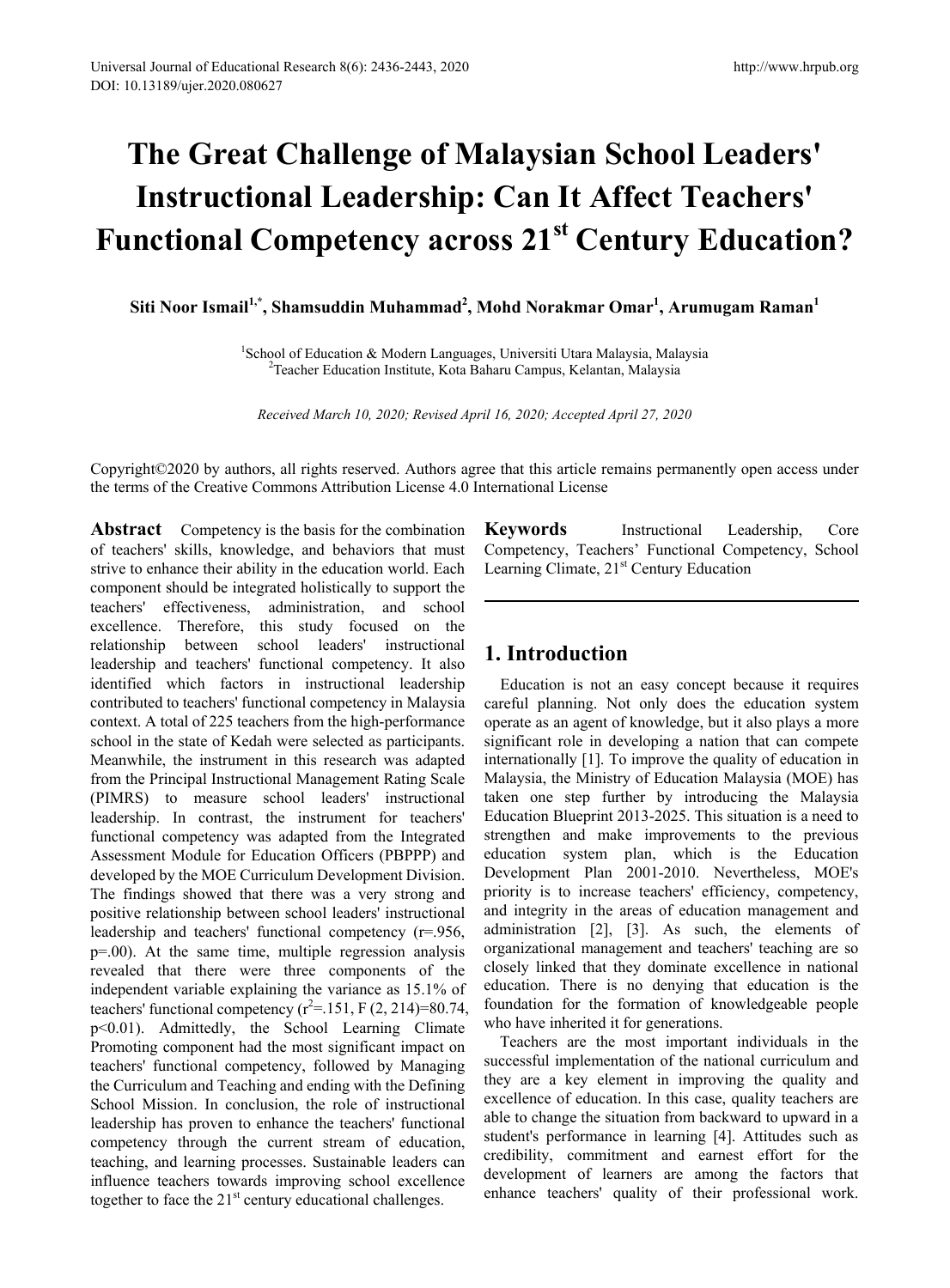According to a study from the [5], 83% of teachers expressed an interest in talking about education-related competencies. Out of that, 75% of teachers agreed that competency in education is very helpful in improving their professional quality. Teachers with high levels of competency have the potential to systematically plan for student achievement and excellence in learning. Because of this, the competence of teachers is very much needed especially to bring about changes in the education system towards 21st century education.

It is undeniable that an increase in teachers' competency will come through an authoritative instructional leader. As a ship captain, a leader is a great hero in his organization and has a significant influence on moving his subordinates to achieve their goals together. In terms of education, instructional leaders are the backbone of teachers in applying existing competencies to translate into their teaching professionals [6]. It is clearly stated in the study by [7] that leaders who emphasize improving aspects of teaching can certainly boost collective teachers' efficacy while also enhancing student achievement in academics. Generally, leaders place teachers as the most trusted individuals, successfully elevating the dignity of teachers as a visionary and highly respected educator.

To succeed in today's increasingly stressful 21st-century education, leaders need to find new initiatives in moving the school organization in line with that goal. According to [8], instructional leaders in schools should emphasize the experience and competence of teachers to make teaching and learning processes more effective by using the latest technology. In other words, a high performing culture among teachers is highly demanding to develop through the existing competencies supported by the latest technology devices. This means that the role of instructional leadership must be enhanced in simplifying procedures, providing allocations and improving equipment, and access to digital resources. This case is also in support of the MOE's aspiration to educate all educators to prepare for the onslaught of educational and economic challenges that will intensify in the 21st century, at least for the next five years [8].

#### **1.1. Problem Statements**

In the success of 21st-century education, issues of teaching and learning are definitely on our minds. These include the process of providing high-quality teachers, adequate competencies, as well as resources and infrastructure that enable them to improve learning. However, there are concerns that the 2012 PISA report found that Malaysian secondary school academic achievement was third in the lower half, and it was significantly lower than other Southeast Asian countries such as Vietnam and Thailand [9]. These concerns raise the question of whether Malaysia has put less emphasis on educational growth, teacher competence, or the role of school leaders in invoking such unpredictable decisions.

According to [3], Malaysia is one of the countries with the most massive budget in the world to improve the quality of education. The reality is that there is still a lack of coordination among instructional leaders in schools in promoting teachers' functional competency.

If this situation is real, then what action should the management take to address this problem? To be realistic, educational change in the organization should begin with the role of school leaders as well as the willingness of teachers to draw on existing competencies to generate better quality education. According to a study of scholars in the field of leadership, it explained that there is no more critical way than to use the instructional leadership approach to generate more effective teacher behavior in teaching [10]. This situation will indirectly lead to more exceptional student achievement [11]. In simple words, there is no other way to enhance the effectiveness of teaching and learning unless the teacher can fully utilize the existing competencies.

The MOE has previously established a particular standard of professionalism to cultivate accountability for quality leaders at all levels of an educational organization in line with the best practices of international leadership [3]. This situation should not be underestimated because the standards designed to help school leaders organize and manage organizations focusing on practical education. According to the former Director-General of Education Malaysia [12], instructional leadership is an agent that promotes positive change in the learning environment and is responsible for ensuring that students can cope better with the learning process. He added that school leaders should develop strategies to ensure that teacher teaching and student learning processes are implemented more effectively and to ensure that academic management matters are systematically managed. Nonetheless, the reality of the role played by school leaders is still less effective, which resulted in previously planned programs have not achieved their goals, especially in improving teachers' competence [13].

### **1.2. Research Objectives**

The objectives of this study are as follows:

- (a) To identify the relationship between school leaders' instructional leadership and teachers' functional competency,
- (b) To identify the effect of school leaders' instructional leadership on teachers' functional competency.

## **2. Literature Review**

#### **2.1. Competency Model and Theory**

Competency is defined as generic skills, necessary skills, primary skills and personal skills based on individual knowledge, skills and attitudes to carry out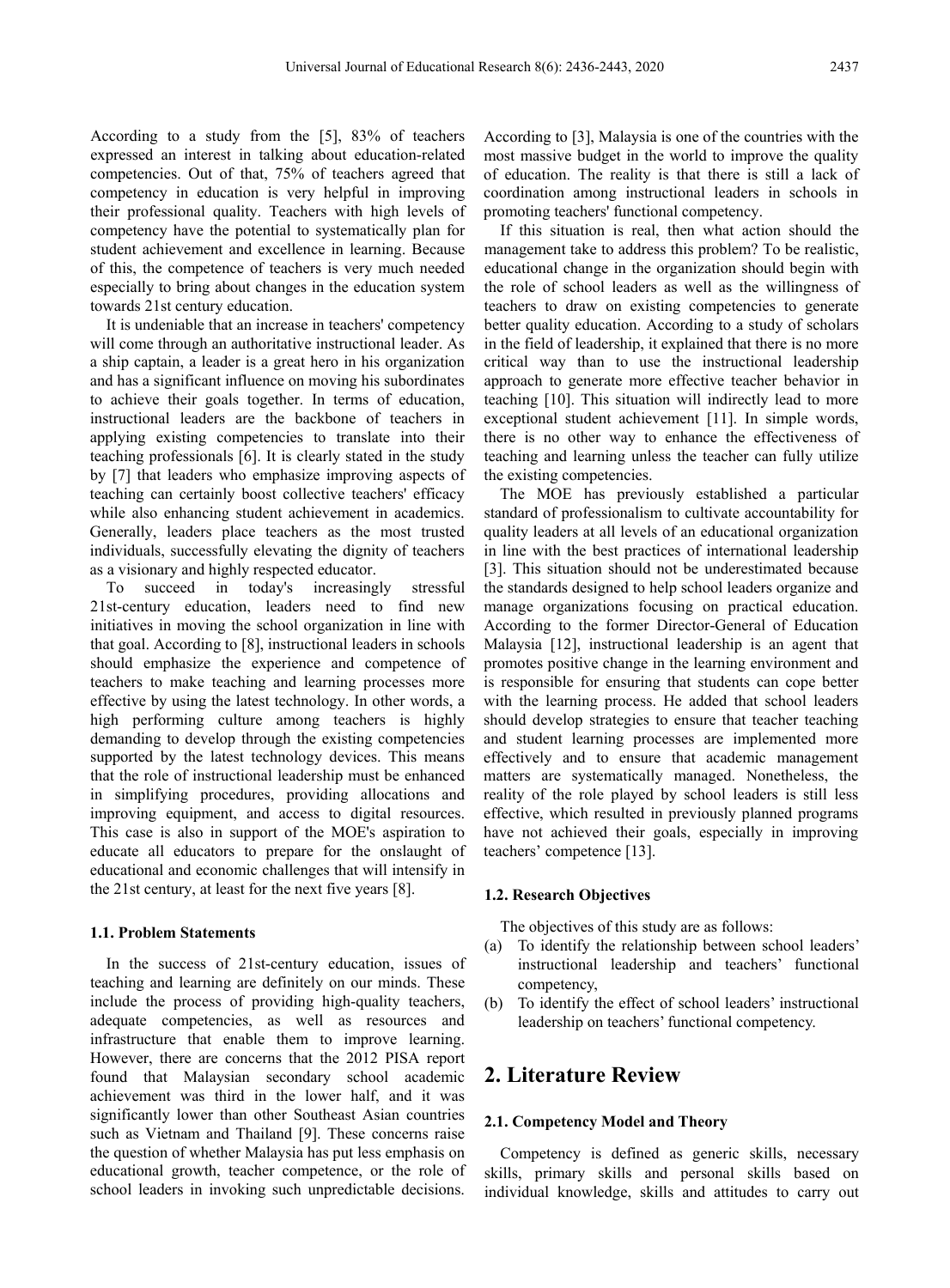tasks assigned across multiple fields [14]. Meanwhile, [15] defines competence as a combination of the knowledge, skills, and personalities of individuals in performing a given job or position. Competency enables the individual to integrate existing knowledge and skills to perform tasks more efficiently [16].

Obviously, competency encompasses three crucial aspects: knowledge (cognitive), attitude (affective) and skills (psychomotor) that are generated to accomplish any task to achieve particular objectives [17]. Therefore, a competency-based approach is a crucial weapon for an individual to practice certain characters in performing the tasks assigned to them. This situation is clearly illustrated by [18] where the design of the core competency framework is crucial for an individual to develop his or her talent in a given job or position. Core competency tells us that traits such as knowledge, skills, attitudes, motives or personal values are the most critical aspects in determining employee's excellence.

Based on the competency model developed by [19], each skill and knowledge can be acquired through participation in courses or training based on their academic qualifications. Ongoing training, including related courses, is a vital element in developing an individual's potential for coping with future challenges.

Through Figure 1, competency is like an iceberg where an individual's skills and knowledge begin at the top of the iceberg on the sea surface. The personality traits of a person are well below the water level and may be difficult to anticipate and explore. However, the skills and knowledge of the individual are not sufficient to reflect the hidden personal characteristics as these aspects are also the most critical focus for comparing a high performing or low performing employee.

In Figure 1, the Iceberg Competency Model is divided into two parts. The surface above the water makes up the knowledge and skills. Both of these elements are very important for making a job more efficient and creating excellence. However, the other four aspects below the surface also contribute to an individual's competence. Elements such as social roles, self-image, traits, and motives also contribute to competency in performing a task. Although competency is divided into two groups, some studies have shown that behavioral competency is an accurate indicator of differentiating employee's level of excellence. In simple terms, not all skills and knowledge determine an employee's performance as they may reflect biases toward minorities, women or individuals with disabilities [20].



**Figure 1.** Iceberg Competency Model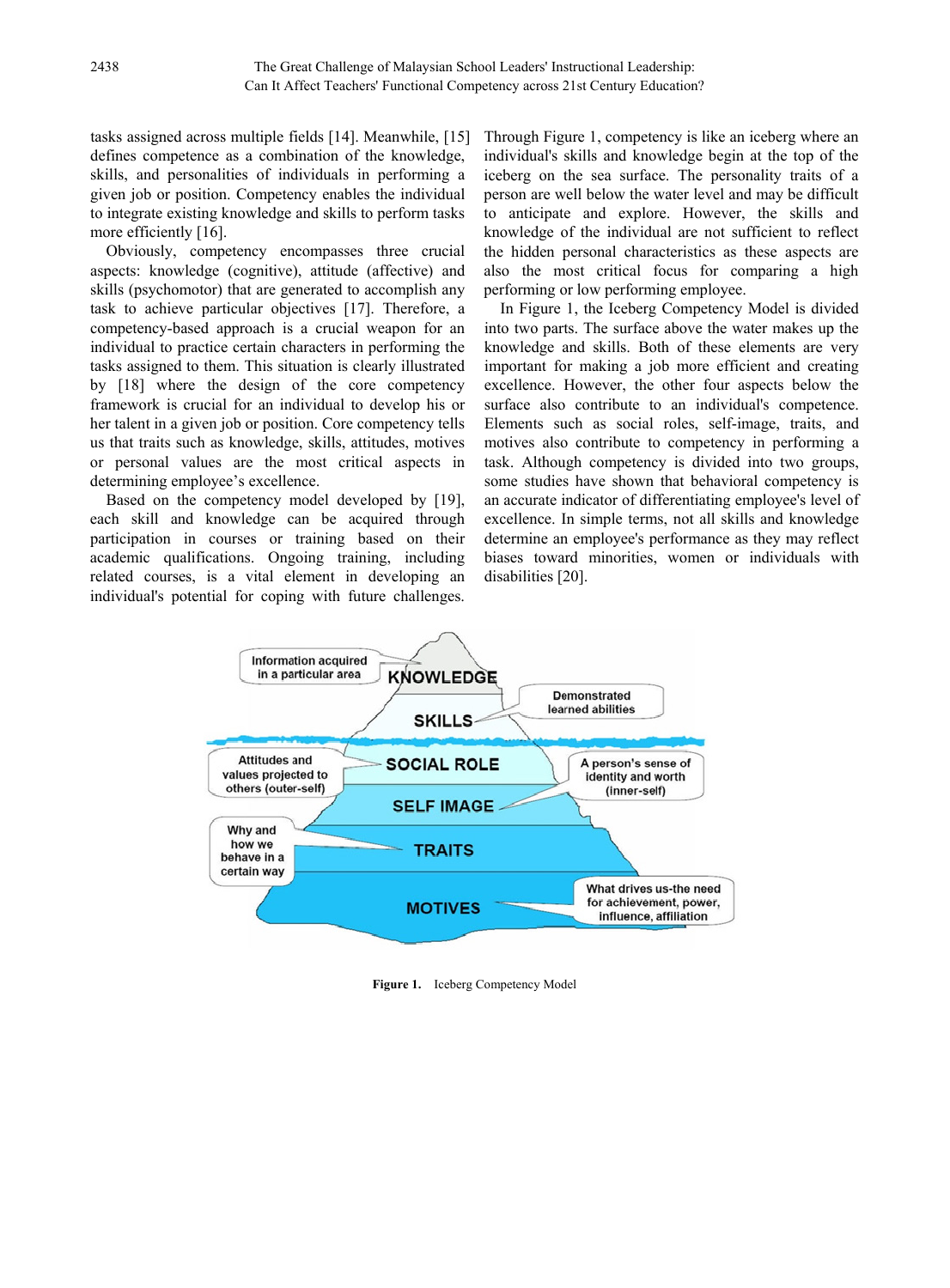In terms of education, teachers' competency encompasses factors such as personal, professional and social including the expertise in teaching methods, subject matter, teaching theory, student learning management and the wisdom of transforming personalities into the community environment [21]. Therefore, they listed three main components of assessing teachers' competency as follows:

- (a) Functional competency: It is defined as the knowledge, skills and personal character of a teacher in carrying out responsibilities in a given job or position. In this study, functional competency focuses on teachers' knowledge and skills that govern the teaching and learning processes.
- (b) Teacher Knowledge: It is defined as the knowledge that teachers have, concerning the subject they are teaching. Teachers' knowledge should be based on the curriculum and syllabus as determined by the Curriculum Development Division and the Malaysian Examination Council. It also includes content knowledge, teaching and learning planning and assessment methods.
- (c) Teacher skills: It is defined as the ability of teachers to leverage existing knowledge and skills to make teaching and learning processes more effective. The two elements emphasized are the professional skills of teaching in teaching and learning, as well as assessment methods.

#### **2.2. Instructional Leadership**

In this study, instructional leadership focuses on three components: defining the school mission, managing curriculum and instructions, and promoting school learning climate [22]. These three fractions are complemented by 11 additional instructional leadership functions, as noted in Table 1 proposed by the Instructional Leadership Model.

**Table 1.** Instructional Leadership Framework

| <b>Components</b>                          | <b>Functions</b>                         |  |  |
|--------------------------------------------|------------------------------------------|--|--|
| Defining the School                        | 1. Drafting school aims                  |  |  |
| Mission                                    | 2. Disseminating school aims             |  |  |
| Managing the<br>Curriculum and<br>Teaching | 3. Supervising and evaluating teachers'  |  |  |
|                                            | classroom instructions                   |  |  |
|                                            | 4. Coordinating curriculum               |  |  |
|                                            | 5. Monitoring students' progress         |  |  |
|                                            | 6. Protecting teaching and learning time |  |  |
|                                            | 7. Enriching professional development    |  |  |
| Promoting School                           | 8. Maintaining high visibility           |  |  |
| Learning Climate                           | 9. Providing incentives for teachers     |  |  |
|                                            | 10. Enforcement of academic standards    |  |  |
|                                            | 11. Providing incentive for learning     |  |  |

In facing the challenges of today's education system, school leaders must have the ability to integrate all three components. A school leader has to ensure that the organizations that lead to more exceptional achievement not only improve student academic performance, but elevate the organization to higher levels [23]. Therefore, these three main components are described as follows:

- (a) Defining the School Mission: As school leaders, they should be wise to focus on the mission and goals of the organization and how to achieve these objectives. Thus, the school leaders have no other ways but to get involved and build the vision and mission of the school. Appropriate programs should be implemented to attract students and teachers to participate directly in the activity. Discussions about these programs should be made clear to the entire school community through message boards, posters, and so on.
- (b) Managing the Curriculum and Instructions: Each program designed must be implemented successfully. School leaders must be directly involved in implementing the program as well as providing guidance to teachers in improving the quality and effectiveness of teaching. The unwavering support of the school leader is a crucial weapon in building teachers' capacity to enhance their potentials, especially in the use of teaching resources. The development aspect of professionalism is one of the programs that needs to emphasize and should improve over time.
- (c) Promoting School Learning Climate: Positive school climate can create effectiveness in every planned activity. School leaders need to be responsible for ensuring that the environment exists. For example, programs such as orientation, induction and cooperation training are activities that foster unity among the school community. School leaders need to enhance their knowledge sharing with teachers and apply their ideas and insights to implement high-quality programs. Besides, student self-improvement programs are strengthened by encouraging students to meet with teachers to discuss the problems they face. The concept of appreciation is an appropriate and worthy method given to students in demonstrating ability in various fields.

# **3. Methodology**

#### **3.1. Participants**

The study was conducted through a quantitative approach, using a questionnaire of a five-point Likert scale. Implementation using quantitative methods has many advantages such as systematic execution, uniform data and easy to translate as reports [24]. Therefore, SPSS version 23 software was used to generate information through specific tests such as Pearson correlation analysis and multiple regression analysis. Each of these analyses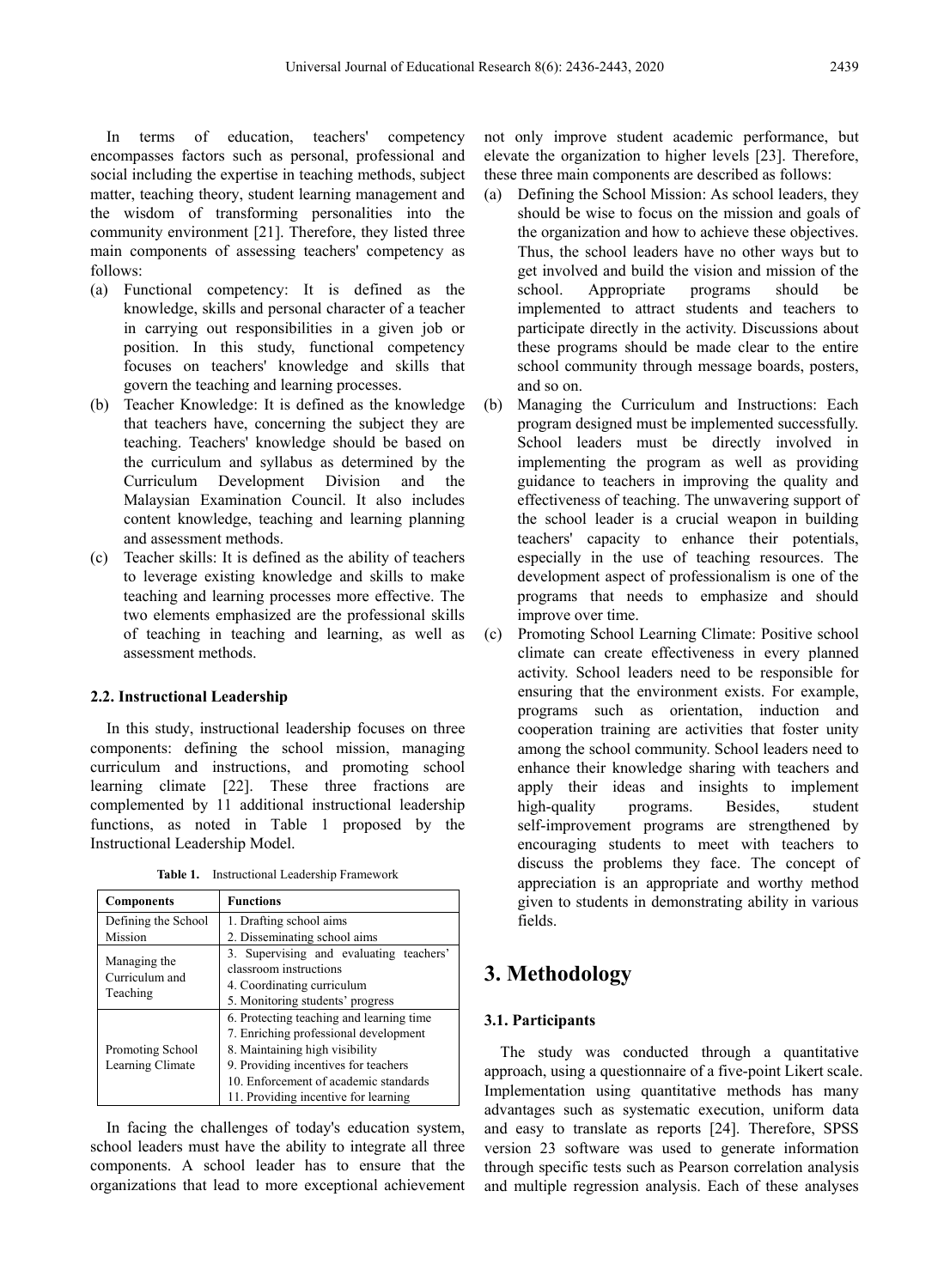was conducted to address the objectives of the study, which was to identify the relationship and influence of school leaders' instructional leadership on teacher' functional competency. The study participants consisted of teachers teaching at a high-performance school in Kedah, Malaysia. Simple random sampling was applied to select the participants of the study.

Generally, simple random sampling is the best method of selecting a study sample as it is suitable for determining participants with similar characteristics. Also, another advantage of simple random sampling is that each population has an equal chance of being selected as participants as long as they are not related to other samples [25]. The sample selection also refers to the sample determination table submitted by a well-known scholar [26]. Based on this schedule, a total of 225 teachers working in high-performing schools in the state of Kedah were selected as participants in the study.

As this study examined instructional leadership, selected participants were asked to give their views based on their perception of their school leaders. Therefore, a particular requirement must be fulfilled by each participant:

- (a) participants must be regular teachers
- (b) serve the school leader for at least six months
- (c) not among middle school leaders
- (d) has no record of conflict with school leaders

## **3.2. Instrumentation**

The instruments in this study involved three main parts. The first part (part A) was participants' demographics of gender, age, ethnicity and educational background. Part B contained items for the school leader's instructional leadership variables. Then, section C was the items on the teachers' functional competency. For school leaders' instructional leadership, the instrument used was adapted from the Principal Instructional Management Rating Scale (PIMRS) created by [22]. Meanwhile, the Integrated Assessment Module for Education Officers (PBPPP) instrument developed by the MOE Curriculum Development Division [27] was used to measure teachers' functional competency.

This instrument was compatible with the theories of teachers' functional competency as well as school leaders' instructional leadership. This was made clear through the

test of validity and reliability. Based on previous studies, Cronbach's alpha values for all components of school leaders' instructional leadership were approximately 0.9 [28]. Besides, researchers have also tested the validity and reliability of the teachers' functional competency instrument where each item and component has a Cronbach's alpha value of 0.7 to 0.9. This situation proved that the questionnaire used in this study has a high degree of validity and reliability. The reliability of the tool is an important issue and debated when researchers make adjustments. Adapted instruments should be compatible and appropriate when studies were conducted on different participants [29].

# **4. Findings**

## **4.1. The Relationship between School Leaders' Instructional Leadership and Teachers' Functional Competency**

Pearson correlation analysis was a test performed to determine the relationship between the two study variables. This analysis also served to identify the strengths of school leaders' instructional leadership and teachers' functional competency. The strength of the variables in this study is interpreted as in Table 2 below.

**Table 2.** The Strength of Relationship between Variables

| Correlation coefficient value (r) | <b>Relationship Strength</b> |
|-----------------------------------|------------------------------|
| 1.00                              | Perfect Relationship         |
| $0.80 - 0.99$                     | Very Strong                  |
| $0.60 - 0.79$                     | Strong                       |
| $0.40 - 0.59$                     | Average                      |
| $0.20 - 0.39$                     | Weak                         |
| $0.01 - 0.19$                     | Very Weak                    |
| 0.00                              | No Relationship              |

Based on Pearson correlation analysis, it was found that the relationship between school leaders' instructional leadership and teachers' functional competency was very strong and significantly correlated ( $r = 0.956$ ,  $p = 0.000$ ). This situation proved that school leaders in the state of Kedah who practiced instructional leadership created a significant rise in teachers' functional competency. Table 3 shows the Pearson correlation analysis performed on the two variables.

**Table 3.** The Correlation between School Leaders' Instructional Leadership and Teachers' Functional Competency

|                                          | School Leaders' Instructional Leadership | Teachers' Functional Competency |
|------------------------------------------|------------------------------------------|---------------------------------|
| School Leaders' Instructional Leadership | -                                        | 956**                           |
| Teachers' Functional Competency          | .956**                                   | $\overline{\phantom{0}}$        |
|                                          | 225                                      | 225                             |
| Significant                              | .000                                     | .000                            |

\*\*Correlation is significant at the level of confidence 0.01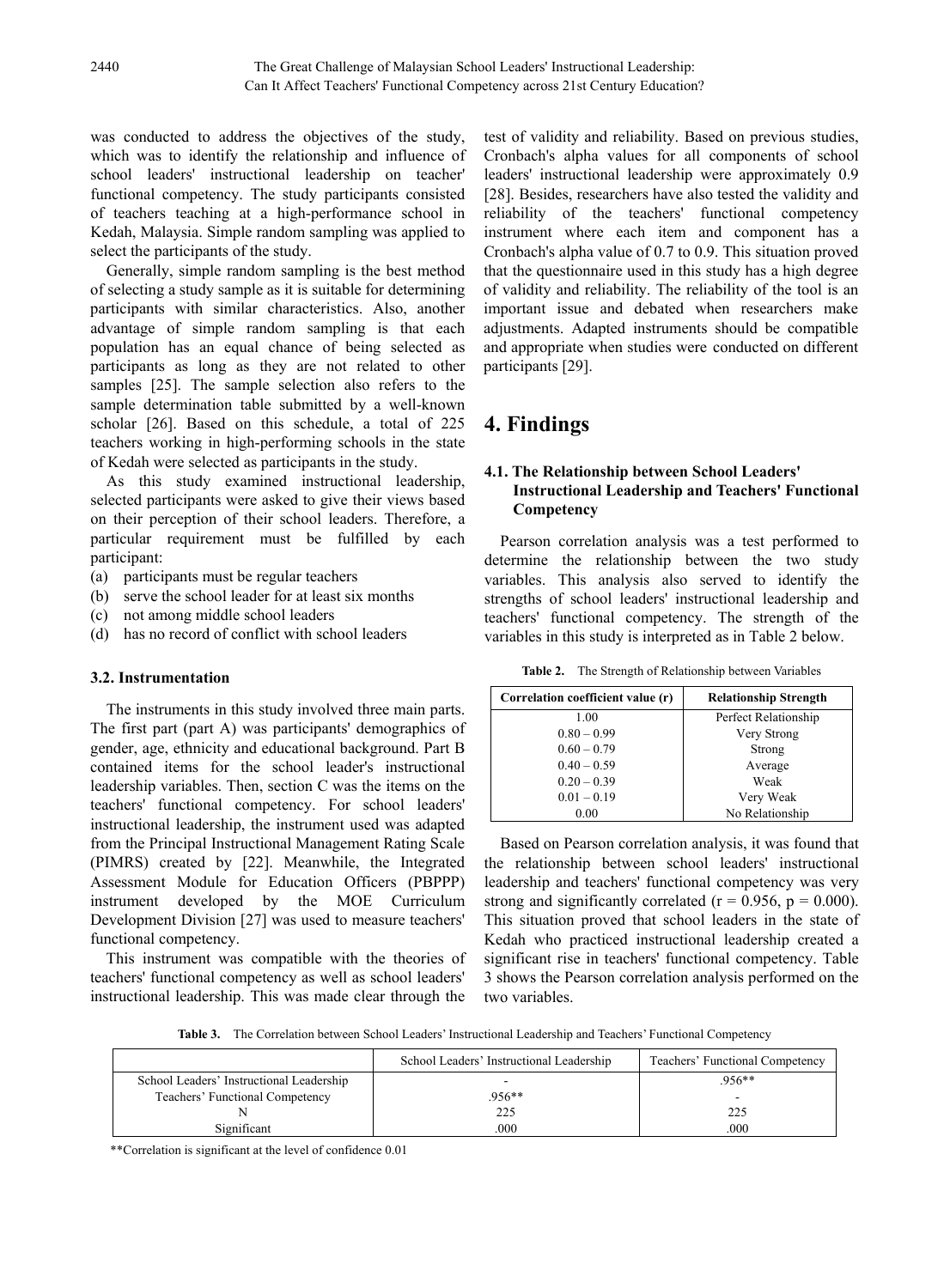## **4.2. The Contribution of School Leaders' Instructional Leadership Components to Teachers' Functional Competency**

In this study, three components tested as independent variables were Defining the School Mission, Managing the Curriculum and Teaching, and Promoting School Learning Climate. Multiple regression analysis tests were used to test which components contributed significantly to teachers' functional competency. The three components of the independent variable were classified as Component 1  $(X1)$ , Component 2  $(X2)$ , and Component 3  $(X3)$ , while the independent variable was teachers' functional competency (Y). Based on multiple regression tests, it was found that all three components showed significant values with Component 1 ( $\beta$  = 0.194, p < 0.05), Component 2 ( $\beta$ = 0.289, p <0.05), and Component 3 ( $\beta$  = 0.304, p <0.05). In simple terms, these three components were predictors for teachers' functional competency among high-performance school teachers in the state of Kedah. The regression equation can be expressed as follows:

$$
Y = \beta_0 + \beta_1 X_1 + \beta_2 X_2 + \beta_3 X_3 + \varepsilon
$$
  
Y = 3.101 + 0.194 X<sub>1</sub> + 0.289 X<sub>2</sub> + 0.304 X<sub>3</sub> + \varepsilon

Teachers' Functional Competence  $(Y) = 3.101 + 0.194$ Defining The School Mission + 0.289 Managing The Curriculum And Teaching + 0.304 Promoting School Learning Climate.

From the multiple regression analysis results, it was found that all three independent variables accounted for 15.1% of the variance in the dependent variable ( $R^2$  = .151, F (2,214) = 80.74, p < 0.01). Among the three independent variables, the Promoting School Learning Climate component showed the strongest effect ( $\beta$  = 0.304, p <0.05) and had a significant effect on teachers' functional competency. Besides, the Managing the Curriculum and Teaching component also contributed significantly ( $\beta$  = 0.289,  $p \le 0.05$ ) to teachers' functional competency, while the third component, Defining the School Mission was relatively low but still significant ( $\beta = 0.194$ , p <0.05) in contributing to teachers' functional competency.

## **5. Discussions**

This study was conducted based on two research objectives. The first objective was to identify the relationship between school leaders' instructional leadership and teachers' functional competency. The results of the Pearson correlation analysis showed that there was a strong positive relationship between school leaders' instructional leadership and teachers' functional competency. In essence, the findings suggested that instructional leadership was the best practice in improving teachers' functional competency, thereby enhancing student academic achievement and school performance.

At the same time, Pearson's correlation analysis also

revealed a moderate but significant positive relationship between school leaders' instructional leadership and components of teachers' knowledge in functional competency. The findings also showed a weak but significant correlation between school leaders' instructional leadership and teacher skills components. Meanwhile, the results of the multiple regression analysis revealed 15.1% of the variance of school leaders' instructional leadership, contributed in influencing teachers' functional competency. These influences came from independent variables that include Defining the School Mission, Managing the Curriculum and Teaching as well as Promoting School Learning Climate.

A recent study [30] found that teachers' competency has a positive and significant relationship with organizational performance. According to her research, teachers with high competency are present from those who are knowledgeable in the subject matter, have strong pedagogical skills and are skilled in managing students in any situation. This knowledge and expertise have had the most significant impact on improving student academic achievement and led to excellence in school performance. Therefore, the findings of [30] have been substantiated and supported by the research conducted. Also, this study supports the results from [31], which showed that teachers' competency is a crucial catalyst for student learning. He also demonstrated that teachers who master the content of the subject could provide students with explicit knowledge and thus build their confidence to further their academic achievement.

Besides, this study is also in line with findings from [32] in which her study found teachers' competency in using information and communication technology (ICT) facilities stimulate students' academic achievement. They added that teachers should have the knowledge and skills in ICT such as selecting, creating and using existing technology resources to develop their learning potential to the next level. In simple terms, teachers' mastery of functional skills will make teachers more visible when using the latest technology. This study is also supported by [33], who acknowledges that ICT knowledge and skills are a catalyst for their performance improvement and competence. Studies involving mobile technology conducted by [34] also agree that teachers' knowledge and skills in using the device can enhance student engagement and help teachers diversify their teaching strategies more efficiently.

Clearly, the findings of this study led to contributions in the field of teachers' functional competency. Notably, the results also suggested that teachers' functional competency can improve upon with the emphasis of a school leader who practices instructional leadership. Through this study, a guide or direction can apply to teachers that the need for functional competency is enhanced over time so that they can do a better job. As a result, teachers will be able to improve the quality of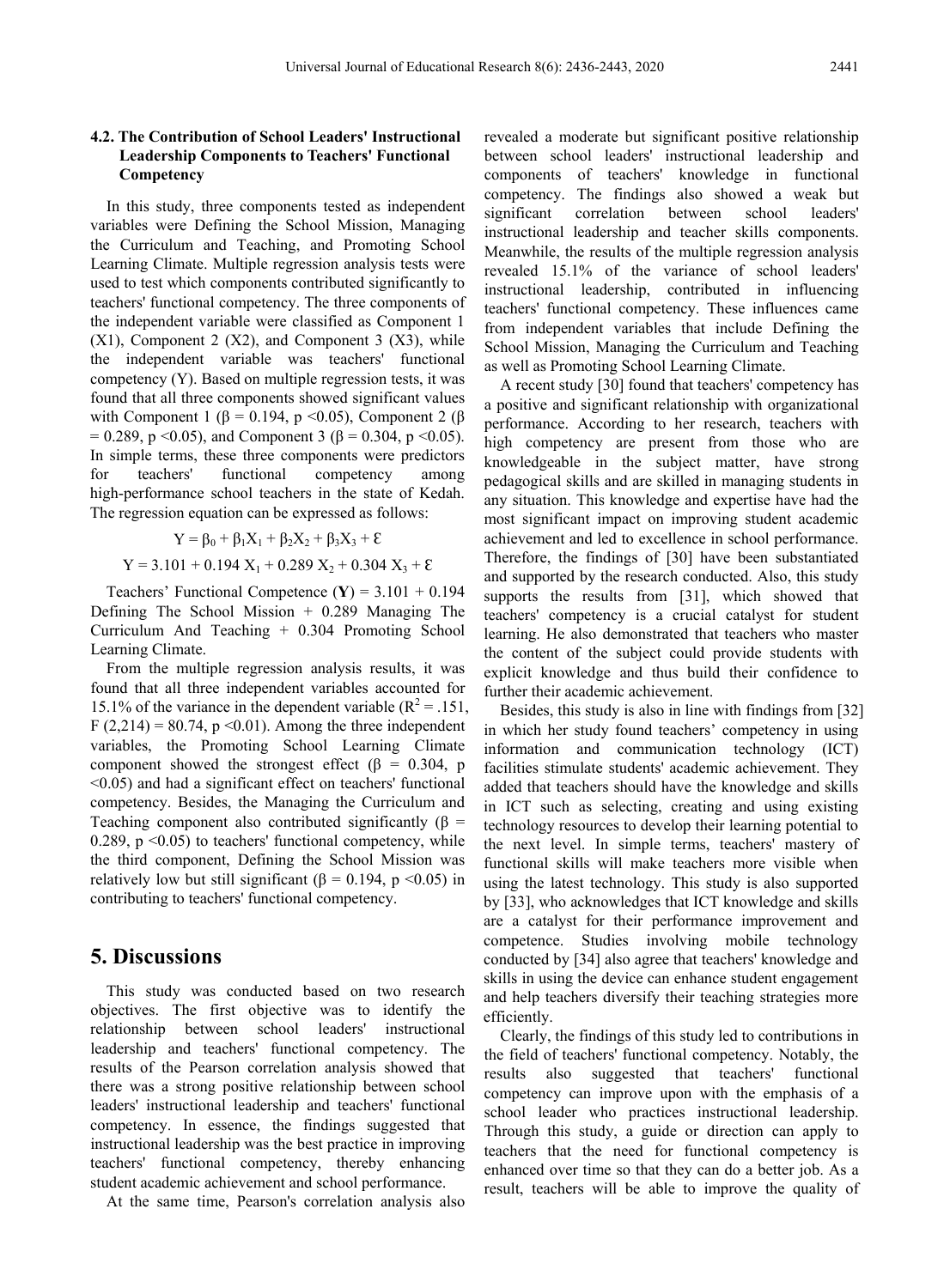teaching and learning, resulting in high performing students in various fields. Indeed, a teacher of high competence will strive to guide and be attentive to the problems faced by students as well as to be committed to the job [35]. Awareness of the importance of competency should be taken seriously by the MOE so that proactive action is taken to provide a variety of strategic plans to enhance teachers' functional competency.

# **6. Conclusions**

Through this study, it proves that the teachers' functional competency developed by the Curriculum Development Division, MOE is an excellent tool. The instrument was first used in 2014 and has been used as a mandatory module by the PBPPP to identify teachers' competency levels in schools. The effectiveness of this study has provided new inputs for related parties to use the module more widely in the future. Fundamentally, the MOE's sincere efforts aimed at encouraging teachers to enhance their skills and knowledge in various aspects so that their competency in education is at a higher level. Multiple initiatives have been made to improve teacher competencies such as providing courses, training, workshops, knowledge sharing, seminars, scholarly writing, benchmarking visits and implementing professional learning communities (PLCs) in each school organization. Through the encouragement of instructional leadership, every effort by teachers to enhance functional competence will become more and more real.



Figure 2. 21<sup>st</sup> Learning Excellent School Model

At the end of the study, the researchers developed a

21st-century teaching and learning model (PAK-21) for high-performing schools. The model consisted of two study variables, namely school leaders' instructional leadership and teachers' functional competency. For school leaders' instructional leadership, the components involved were Defining the School Mission, Managing the Curriculum and Teaching and Promoting School Learning Climate. This model was also created based on teachers' functional competencies such as attitude, skills, and knowledge. The PAK-21 model for high-performing schools is illustrated in Figure 2.

## **Acknowledgements**

A special thank you to the Universiti Utara Malaysia Research and Innovation Management Center (RIMC), for approving this research grant and making this study possible. Not to mention, the highest honor to the management and administration of the School of Education and Modern Languages, UUM, Kedah State Education Department, all school leaders and teachers involved either directly or indirectly to make this study a success.

# **REFERENCES**

- [1] F. Cinnirella, and R. M. Schueler, *Nation Building: The Role of Central Spending in Education*, No. 6103, Munich, 2016.
- [2] MOE, *Pelan Induk Pembangunan Pendidikan 2001-2010*, Kuala Lumpur, 2001.
- [3] MOE, *Pelan Pembangunan Pendidikan Malaysia 2013 – 2015,* Putrajaya: KPM, 2013.
- [4] M. Kunter, U. Klusmann, J. Baumert, D. Richter, T. Voss, and A. Hachfeld, "Professional competence of teachers: Effects on instructional quality and student development", *Journal of Educational Psychology*, vol. *105*(3), 2013, pp. 805–820.
- [5] Teaching System Lab, *Competency-Based-Education: The Why, What and How,* Cambridge, MA, 2019.
- [6] D. Nguyen, D. Ng, W. Luo, and S. Mansor, "Exploring the relationships between instructional leadership and teacher competences: Singapore primary school teachers' perceptions", *International Journal of Leadership in Education*, vol. *00*(00), 2020, pp. 1–22.
- [7] R. D. Goddard, L. P. Bailes, and M. Kim, "Principal Efficacy Beliefs for Instructional Leadership and their Relation to Teachers' Sense of Collective Efficacy and Student Achievement", *Leadership and Policy in Schools*, vol. *00*(00), 2020, pp. 1–22.
- [8] MOE, *Pelan Transformasi ICT Kementerian Pendidikan Malaysia 2019-2023*, Putrajaya, Malaysia, 2019.
- [9] OECD, *PISA 2012 results: What students know and can*